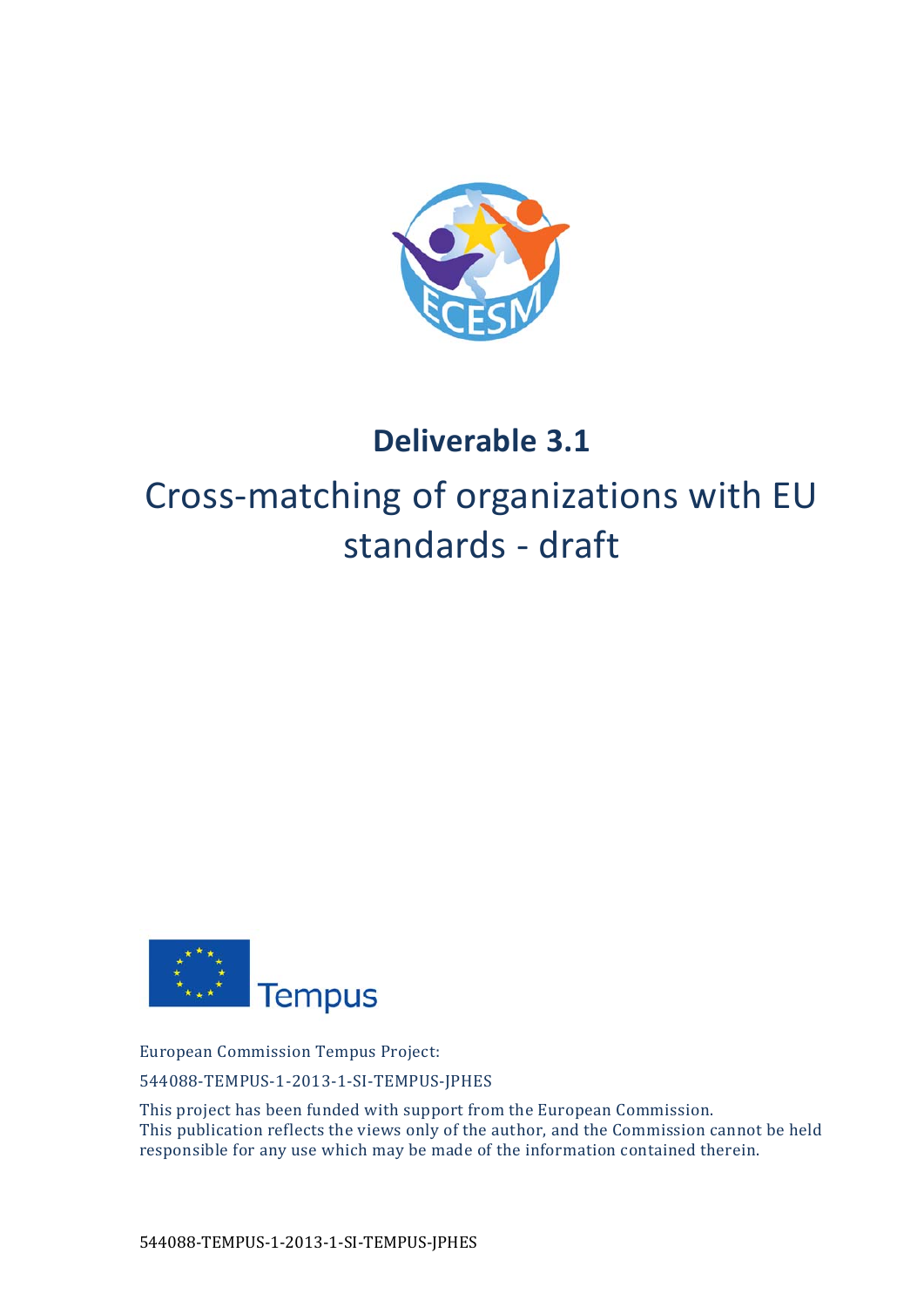## **Table of Contents**

| $\bullet$ |  |
|-----------|--|
|           |  |
|           |  |
| $\bullet$ |  |

## • **1. Introduction**

To make of Montenegro a cyber secure nation means not only to increase the cyber security awareness of its citizens at all levels, as we did in WP2, but to fully secure, protect, and defend the Montenegrin information systems from all types of cyber threats. To this end, it is fundamental to concurrently address two main goals: (i) the development of an advanced ICT infrastructure, and (ii) the formation of an agile, highly skilled professional cyber security workforce. WP3 was designed exactly to achieve the latter requirement, *i.e*, to pave the way for the improvement of the cyber security knowledge maturity of the governmental, public and private Montenegrin institutions. ICT related organizations demand a globally competitive, up-to-date cyber security workforce, able to foresee and prevent cyber risks (when possible), and to promptly tackle ongoing cyber attacks. The process of educating a national cyber security workforce consists in three main complementary components: workforce planning, professional development, and identification of core professional competencies.

Workforce planning means to analyze the functional capabilities needed to achieve the current mission, forecast future capabilities, and identify specific knowledge, skills, and abilities for cyber security professionals. Professional development incorporates formal training and education to maintain the technical health of the cyber security workforce. Professionalization of cyber security identifies core occupational competencies, sets objective standards for skills development, accreditation, and job performance of cyber security practitioners, and develops career ladders within the various cyber security disciplines.

All the aforementioned activities need to be performed in accordance with EU recognized bestpractices and principles. For this reason, the first step is a careful cross-matching of the current scenario of Montenegrin organizations with respect to EU standards and guidelines for cyber security enforcement. This report summarizes the joint work of staff from the Montenegrin institutions involved in the project and of representatives from the EU partners, to explore the deficiencies of Montenegrin organizations in order to schedule training activities and produce recommendations for implementation of well-defined corrective actions.

Unfortunately, assessing the responsiveness of organizations to cyber threats, and the general cyber security competence of their staff, is a very hard task: most companies are not willing to share confidential information concerning the countermeasures to cyber risks they put in practice and the training of their employees, preferring to claim their readiness to face any possible